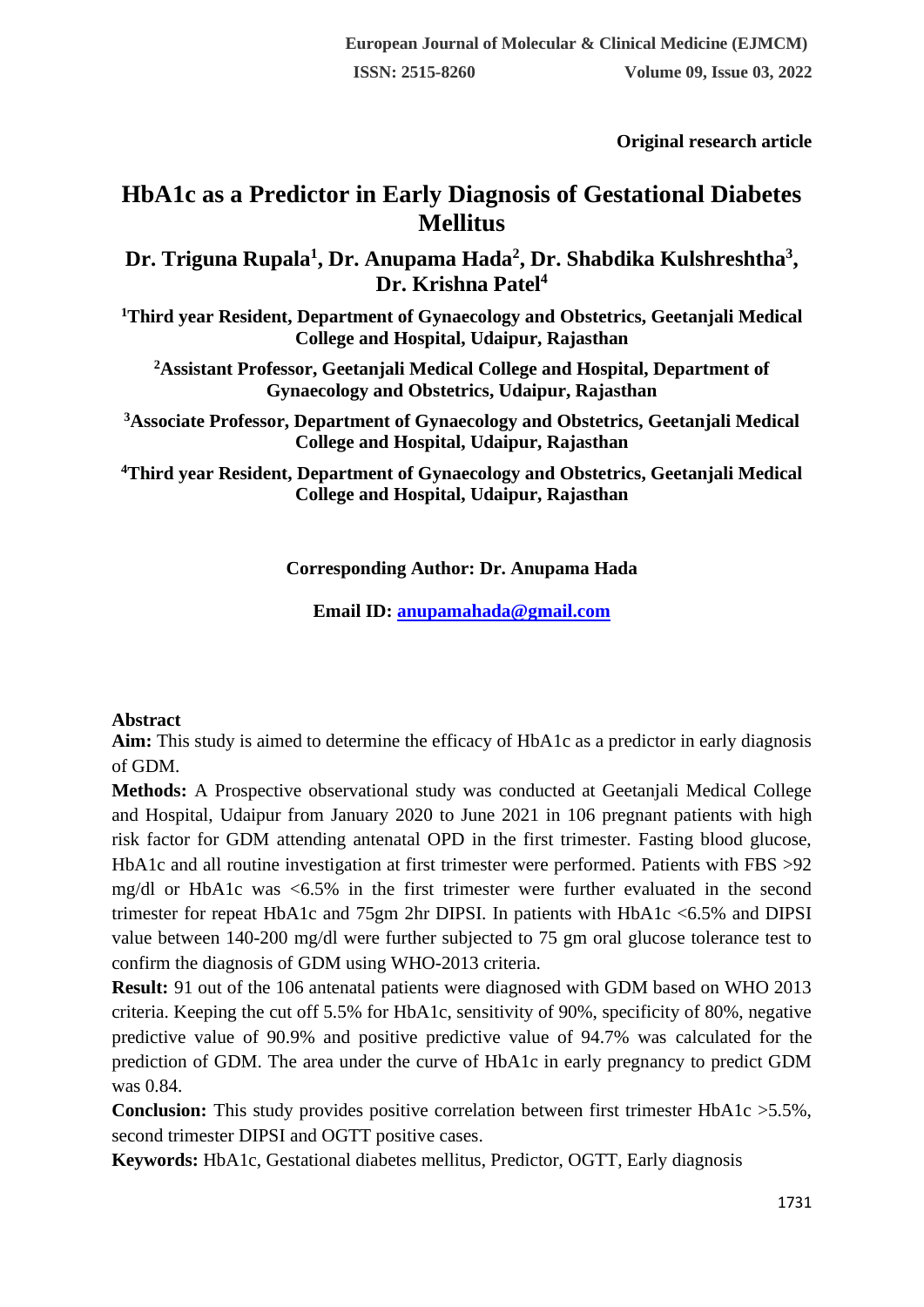# **INTRODUCTION**

Gestational diabetes mellitus is defined as glucose intolerance of any degree with onset or first recognition during pregnancy.<sup>(1)</sup>About 1%-14% of all pregnancies are complicated by DM and out of them 90% were GDM worldwide. Prevalence of GDM varies from 3.8% - 21% in different parts of India, depending upon the geographical condition and the diagnostic method used.(2) Prevalence of GDM in Indian population is steadily increasing from 2% in 1982,7.2% in 1991 to 16.5% in2002.(3)

GDM is associated with an increased risk of maternal and fetal complications. Maternal complication mainly are spontaneous abortions, infection, ketoacidosis, eclampsia, gestational hypertension, instrumental as well as operative delivery, post-partum haemorrhage, injuries and sepsis. Fetal complications include shoulder dystocia, hypoglycaemia, hyperbilirubinemia and respiratory distress.

MoHFW Government of India recommends universal screening policy.(4)Diabetes In Pregnancy Study group of India **(**DIPSI) is a single step test and best screening method for GDM. 75 gm glucose is dissolved in approximately 300 ml water irrespective of the last meal and completed within 10 minutes. The test has to be repeated the next day if vomiting occurs in 30 minutes of oral glucose. If blood sugar level is  $\geq$ 140 mg/dl then it suggests GDM. Values between 120 and 139 mg/dl denote impaired gestational glucose tolerance.

Glycosylated HbA1c is formed in a non-enzymatic pathway by haemoglobin's normal exposure to high plasma levels of glucose.HbA1c is a beta-N-1-deoxyfructosyl component of haemoglobin. In the normal 120 days life span of RBC, glucose molecules react with haemoglobin, forming glycated haemoglobin.HbA1c level is a proportional to average blood glucose concentration over a period of 4 weeks to 3 months because once glycated haemoglobin is formed it remains the same till its lifespan. HbA1c is most useful for pre conceptional counselling and to predict fetal outcome. Its advantages are that it can be measured at any time of the day, better analytical stability, less biological variations due to stress or illness, high reproducibility, no need of fasting and it is more comfortable for pregnant women.

Fasting blood glucose (FBG) is used as a screening tool for GDM.<sup>(5)</sup> However, FBG requires fasting, and has a great variability and poor repeatability, hence it is not effective for the early screening of GDM. American Diabetes Association standards of medical care in diabetes included HbA1c  $\geq 6.5\%$ <sup>(6)</sup> as the other criteria for diagnosing diabetes. It needs a single, nonfasting blood sample and it is measured by high performance liquid chromatography or by immunoassay. If the glucose intolerance is identified in the first trimester, it will help in differentiating pre gestational diabetes from gestational diabetes mellitus. If the HbA1c level is >6% she is likely to be a pre-gestational diabetes

Potential complications of GDM can be prevented by early diagnosis of overt or early onset gestational diabetes and incorporating lifestyle modification with timely initiation of treatment.

Aim of the study is to determine the sensitivity, specificity, positive predictive value and negative predictive value of HbA1c test in early diagnosis for GDM.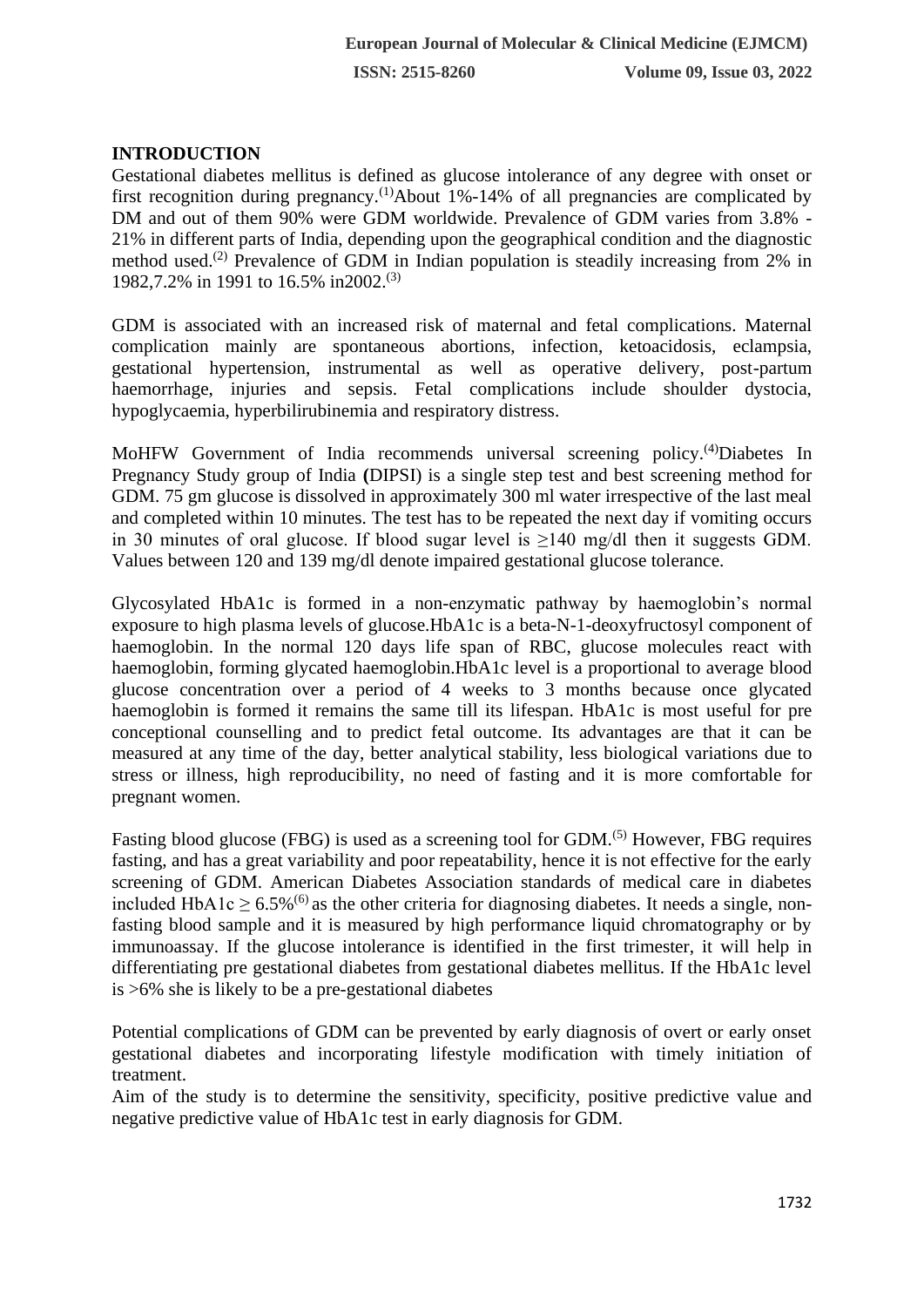**ISSN: 2515-8260 Volume 09, Issue 03, 2022**

#### **MATERIAL AND METHOD:**

This was a prospective observational study carried out in Geetanjali Medical College with attached tertiary care hospital in Udaipur, India. After the approval of the institutional Ethics Committee, data collection was performed over a period from January 2020 to June 2021. The patients attending antenatal OPD or maternity ward in the first trimester with high risk factors for GDM were included in the study. Patients with history of GDM in previous pregnancy, family history of DM, history of prematurity, history of fetal loss or unexplained neonatal loss, history of previous intrauterine death, history of polycystic ovarian disease, history of anomalous baby in previous pregnancy were considered having high risk factors for GDM.

Antenatal women having history of chronic kidney disease, hemoglobin variant, anemia, cardiac and respiratory disease, HbA1c>6.5 and known case of diabetes mellitus were excluded from the study.

Venous blood of all antenatal women for fasting blood glucose, HbA1c and all routine investigation in first trimester with high risk factors was taken. If the FBS was >92 mg/dl or HbA1c was <6.5% in first trimester, these values were considered abnormal and these patients were further evaluated in second trimester for repeat HbA1c and 75 gm 2hr DIPSI as a single step procedure irrespective of the last meal. All the patients were given 75 gm anhydrous glucose in 250-300 ml of water and plasma glucose level was estimated after 2 hours. If the value is <140 mg/dl then it is labelled normal and if value >200 mg/dl then it is diagnosed as overt diabetes. Any value is between 140-200mg/dl is considered as impaired glucose intolerance. Patients with HbA1c <6.5% and DIPSI Value between 140-200 mg/dl were further subjected to 75gm oral glucose tolerance test to confirm the diagnosis of GDM. GDM was diagnosed usingWHO-2013 criteria.

A detailed clinical history was recorded and thorough physical examination was performed at the time of presentation with specific emphasis on the risk factor of GDM. All pregnant women received standard antenatal care and treatment for GDM was started only in confirmed cases. The birth weight, APGAR score, admission in NICU, metabolic derangements and congenital anomalies were also taken into account. After discharge the patients were called after a period of 6 weeks for follow up. Fasting blood glucose level was done to check for persistence of raised blood sugar.

Fasting blood sample, DIPSI Sample, OGTT samples were collected in plain or fluoride vial. Blood sugar levels were analyzed on Roche/Hitachicobasc311 system by hexokinase method. HbA1c sample was collected in EDTA vial and analyzed by TINIA (turbidimetric inhibition immunoassay) method. Statistical analysis, data analysis was done on the basis of inferential statistics in which use of proportion, mean standard deviation and non-parametric test such as chi-square test was applied. Microsoft excel 2018 version was used for the statistical analysis. Student's t test was used to find the statistical significance of the observation. P value was calculated by SPSS (Statistical Package for the Social Sciences). The difference will be considered significant if the p value will be  $\leq 0.05$  and highly significant if it will be $\leq 0.01$ . A receiver operating characteristics (ROC) curve was used to evaluate the diagnostic performance of HbA1c by Med Calc software 20.022 versions.

#### **RESULTS**

Out of 106 patients, 4 (4.2%) patients were between 18-25 years, 34 (36%) patients were between 26-30 years and 68 (72.1%) patients were above 30 years. Mean age of participants in our study was 32.9±4.5 years. 76 (71.7%) patients were multigravida. About half of the study participants (53) were overweight & approximately 19 (17.9%) were obese.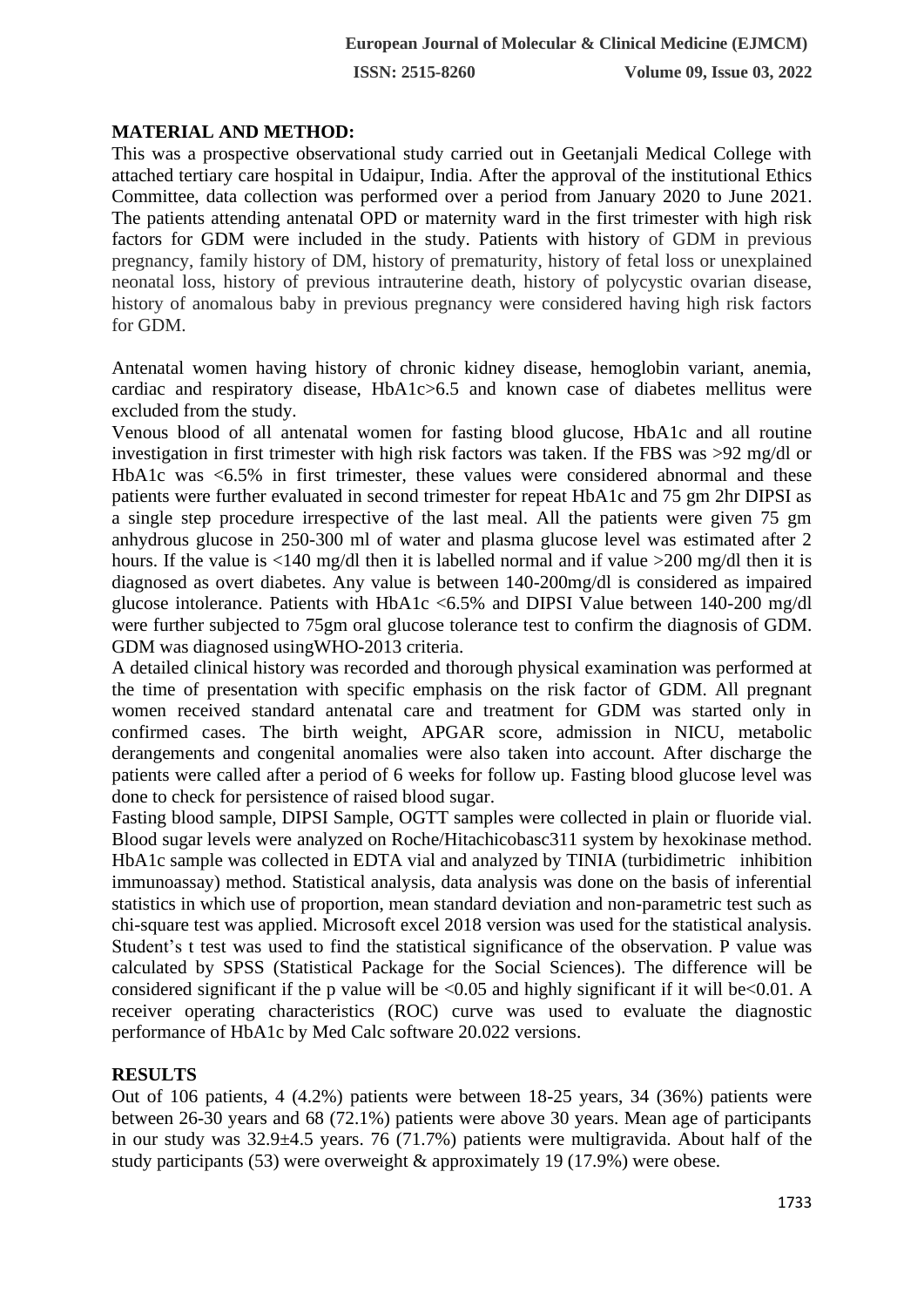Out of 106 antenatal women, 91(85.8%) participants developed GDM in second or third trimester. WHO 2013 criteria is used to confirm the diagnosis of GDM. Maximum number of OGTT positive patients has HbA1c levels between 5.4% to 6.1%. In this study mean value of HbA1c is  $6\pm0.23$  % in GDM positive mother.

| <b>Table 1: Baseline Characteristics of Participants</b> |                               |               |  |  |  |  |  |
|----------------------------------------------------------|-------------------------------|---------------|--|--|--|--|--|
| <b>BASELINE</b>                                          | <b>NUMBER OF PARTICIPANTS</b> | $\frac{0}{0}$ |  |  |  |  |  |
| <b>CHARACTERISTICS</b>                                   |                               |               |  |  |  |  |  |
| <b>AGE GROUP</b>                                         |                               |               |  |  |  |  |  |
| <b>18-25 YEAR</b>                                        | $\overline{4}$                | 4.2           |  |  |  |  |  |
| <b>26-30 YEAR</b>                                        | 34                            | 36.0          |  |  |  |  |  |
| $>30$ YEAR                                               | 68                            | 72.1          |  |  |  |  |  |
| <b>PARITY STATUS</b>                                     |                               |               |  |  |  |  |  |
| <b>PRIMIGRAVIDA</b>                                      | 30                            | 28.3          |  |  |  |  |  |
| <b>MULTIGRAVIDA</b>                                      | 76                            | 71.7          |  |  |  |  |  |
| <b>F/H/O DIABETES MELLITUS</b>                           |                               |               |  |  |  |  |  |
| <b>YES</b>                                               | 31                            | 29.24         |  |  |  |  |  |
| N <sub>O</sub>                                           | 75                            | 70.75         |  |  |  |  |  |
| <b>BMI</b>                                               |                               |               |  |  |  |  |  |
| <b>NORMAL</b>                                            | 34                            | 32.1          |  |  |  |  |  |
| <b>OVERWEIGHT</b>                                        | 53                            | 50            |  |  |  |  |  |
| <b>OBESE</b>                                             | 19                            | 17.9          |  |  |  |  |  |
| <b>MODE OF DELIVERY</b>                                  |                               |               |  |  |  |  |  |
| <b>FULL TERM FTND</b>                                    | $\overline{4}$                | 3.8           |  |  |  |  |  |
| PRETERM LSCS                                             | 44                            | 41.5          |  |  |  |  |  |
| <b>FULL TERM LSCS</b>                                    | 58                            | 54.7          |  |  |  |  |  |

| Table 2: Correlation of Different Levels HbA1c in First trimester & OGTT positive |                  |  |  |
|-----------------------------------------------------------------------------------|------------------|--|--|
|                                                                                   | cases. $(N=106)$ |  |  |

| HbA1c       | $4.1 - 5$ | $5.1 - 5.4$ | $5.5 - 6$                   | $6.1 - 6.5$ | <b>TOTAL</b> | Chi square | P            |
|-------------|-----------|-------------|-----------------------------|-------------|--------------|------------|--------------|
|             |           |             |                             |             |              |            | <b>VALUE</b> |
| <b>OGTT</b> |           |             | 71                          |             | 91           |            |              |
| Positive    |           |             |                             |             |              |            |              |
| <b>OGTT</b> |           | 10          | $\mathcal{D}_{\mathcal{L}}$ |             | 15           |            |              |
| Negative    |           |             |                             |             |              |            |              |
| Total       | 3         | 18          | 73                          | 12          | 106          | 40.37      | 0.000008     |
|             |           |             |                             |             |              |            |              |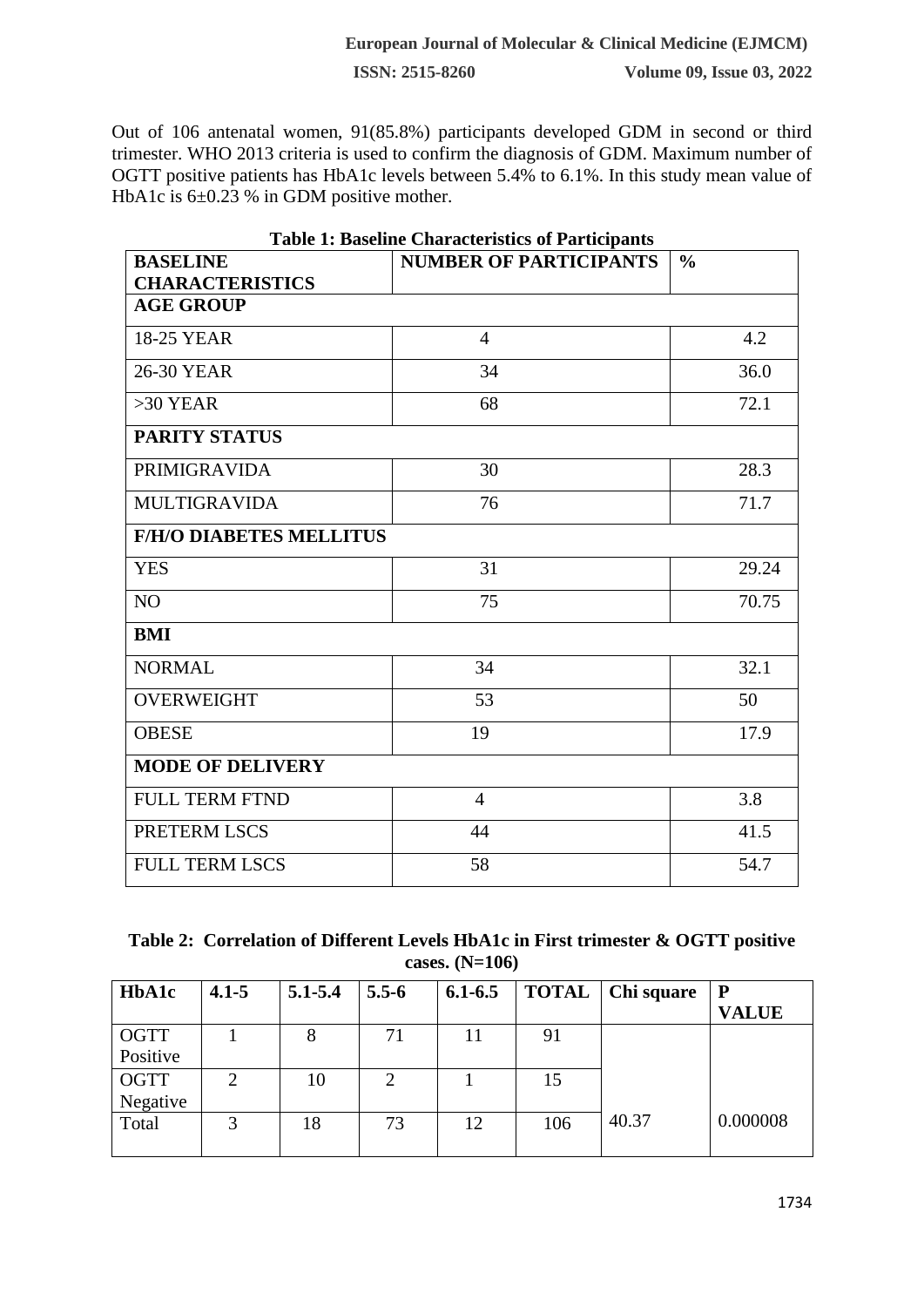Table 2 shows correlation of different HbA1c levels & OGTT positive cases. It shows highly significant result at 95% level of significance as the value of HbA1c increases OGTT positivity also increases.



# **GRAPH 1: ROC curve of first trimester HbA1c for diagnosis of GDM using OGTT (WHO 2013) diagnostic criteria as reference.**

The p-value and area under the curve between first trimester HbA1c and GDM is 0.001 and 0.842 respectively. This indicates that HbA1c can significantly diagnose GDM with high sensitivity and specificity.

| <b>HbA1c</b> | <b>SENSITIVITY</b>          | <b>SPECIFICITY</b> | <b>PPV</b> | <b>NPV</b>     |  |  |  |  |
|--------------|-----------------------------|--------------------|------------|----------------|--|--|--|--|
| 4.9          |                             | $\theta$           | 0.85849    | $\overline{0}$ |  |  |  |  |
| 5            |                             | 0.06667            | 0.8666     | 1              |  |  |  |  |
| 5.1          | 0.989010989                 | 0.13333            | 0.875      | 1              |  |  |  |  |
| 5.2          | 0.989010989                 | 0.26667            | 0.89108    | 0.8            |  |  |  |  |
| 5.3          | 0.978021978                 | 0.53333            | 0.909      | 0.8571         |  |  |  |  |
| 5.4          | 0.967032967                 | 0.66667            | 0.91837    | 0.875          |  |  |  |  |
| 5.5          | 0.901098901                 | 0.8                | 0.94737    | 0.909          |  |  |  |  |
| 5.6          | 0.824175824                 | 0.93333            | 0.94737    | 0.909          |  |  |  |  |
| 5.7          | 0.747252747                 | 0.93333            | 0.9565     | 0.7857         |  |  |  |  |
| 5.8          | 0.571428571                 | 0.93333            | 0.9878     | 0.5833         |  |  |  |  |
| 5.9          | 0.362637363                 | 0.93333            | 0.98571    | 0.3888         |  |  |  |  |
| 6            | 0.153846154                 | 0.93333            | 0.9808     | 0.2593         |  |  |  |  |
| 6.1          | 0.120879121                 | 0.93333            | 0.97436    | 0.20896        |  |  |  |  |
| 6.2          | 0.065934066                 | 0.93333            | 0.96154    | 0.175          |  |  |  |  |
| 6.3          | 0.043956044                 |                    | 0.9444     | 0.15909        |  |  |  |  |
| 6.5          | 0.021978022                 | 1                  | 1          | 0.14285        |  |  |  |  |
|              | Mean HbA1c: $5.70 \pm 0.31$ |                    |            |                |  |  |  |  |

|  |  |  | Table 3: Test Characteristics for HbA1c as a Predictor of GDM |
|--|--|--|---------------------------------------------------------------|
|--|--|--|---------------------------------------------------------------|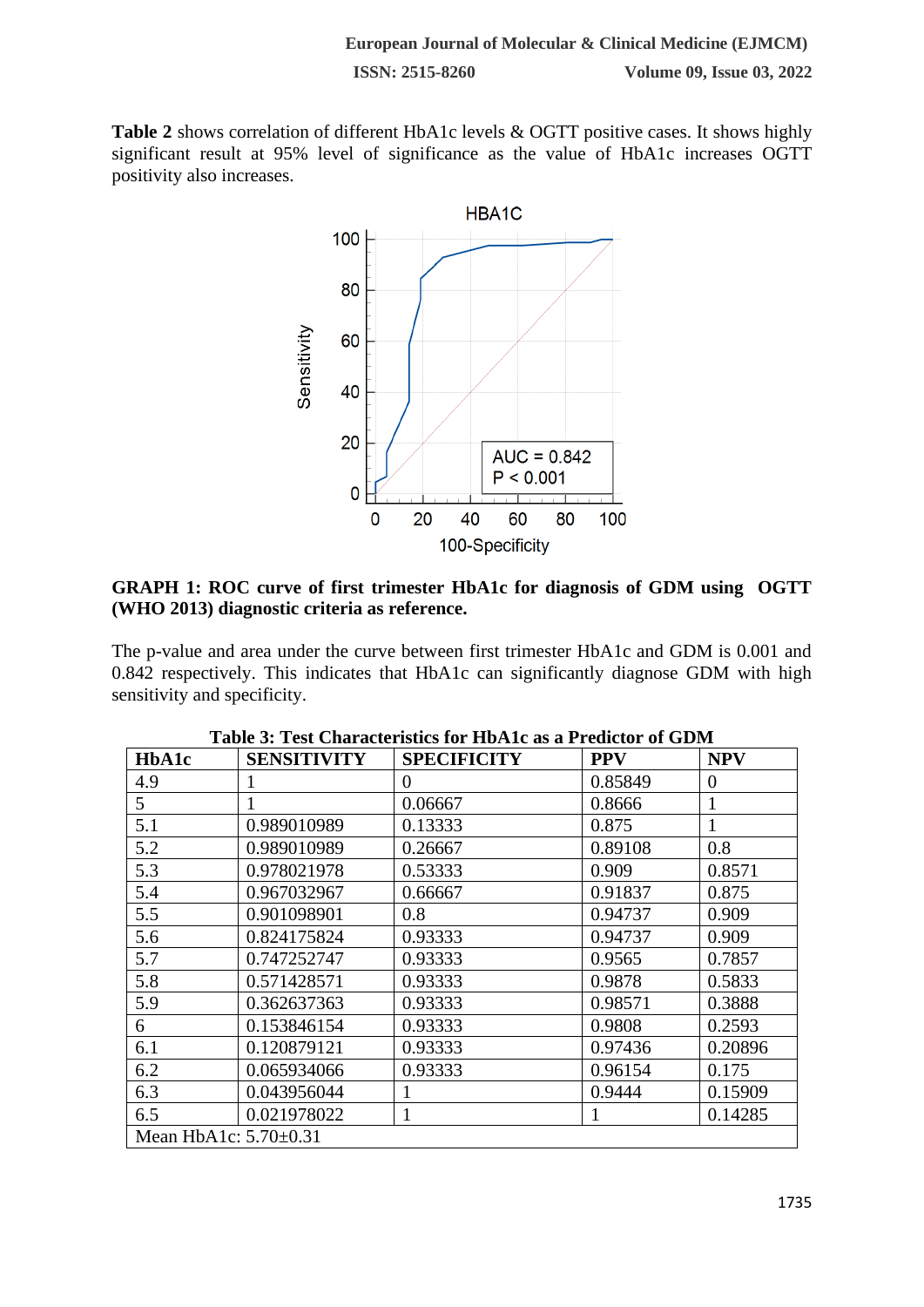In our study at the cut off value of HbA1c of 5.5%, sensitivity is 90% without compromising specificity which is 80% to predict GDM with the area under the curve of 0.84. Its negative predictive value is 90.9% and positive predictive value is 94.7% for the prediction of GDM.

In our study, 31(29.3%) patients had family history of DM, 23(21.7%) patients had history of GDM in previous pregnancy and 24 (22.6%) patients had history of PCOD.

In our study 58 (54.7%) patients were managed by Medical nutrition therapy (MNT), 29 (27.4%) patients were managed by oral hypoglycemic drugs and insulin was used in 19 (17.9%) patients.

Most of the complications occur during antenatal period in our study. Out of 106 patients, polyhydramnios developed in 13 (12.2%) patients, PROM in 10 (12.2%) patients, IUGR in 8 (7.5%) patients, oligohydramnios in 6 (5.6%) patients, wound sepsis in 5 (4.7%) patients, anemia in 3 (2.8%) patients, APH, PPH & UTI in all 2 (1.8%) patients each, and post datism and shoulder dystocia in 1(0.9%) patient.

Maximum patients were delivered by LSCS in our study. 44 (41.5%) were delivered by preterm LSCS, 58 (54.7%) by full-term LSCS and 4 (3.8%) were full-term vaginal delivery.

24 (22.2%) babies were admitted in NICU. Out of 108 babies, 12(11.2%) babies had hypoglycaemia, RDS in 7(6.4%) babies, neonatal jaundice in 3 (2.7%) babies and macrosomia in 2 (1.8%) babies. Mean birth weight of neonates in our study was  $3.07 \pm 0.49$ kg.

# **DISCUSSION:**

In our study out of 106 women, 91 patients develop GDM in their second and third trimester. Incidence was high because cases were selected having high risk factors for GDM.

Mean age of participants in index study was  $32.9 \pm 4.5$ years. 76(71.7%) patients were multigravida. Two cases were of twins in this study. There was no fetal loss or still birth reported in our study. Mean BMI of study participants was  $23.01 \pm 1.7$ . In our study, 31 (29.3%) has family history of DM, 23 (21.7%) have history of GDM in previous pregnancy and 24(22.6%) have history of PCOD.

In our study, correlation of different HbA1c levels of first and second trimester & DIPSI positive cases were highly significant (P value 0.0000001 & P value 0.00000008). In our study correlation of different HbA1c levels of first trimester & OGTT positive case were highly significant (P value 0.000008). In our study cut off value for HbA1c is 5.5% in first trimester because at this cut off, we got the sensitivity of 90% without compromising specificity which is 80%. PPV of HbA1c is 94.7% and negative predictive value is 90.9% in diagnosis of GDM in first trimester by WHO-2013 OGTT criteria. Maximum number of OGTT positive patients has HbA1c levels between 5.4% to 6.1%. A lot of studies have been conducted to find a correlation between the two parameters.

| <b>STUDY</b>     | <b>STUDY</b><br><b>DESIGN</b> | HbA1c<br>$\gamma$ <sup>2</sup> | <b>SPECIFI-</b><br>CITY(%) | <b>SENSITI-</b><br>VITY $(\%)$ | <b>PPV</b> | <b>NPV</b> | <b>OGTT</b><br><b>CRITERIA</b> |
|------------------|-------------------------------|--------------------------------|----------------------------|--------------------------------|------------|------------|--------------------------------|
| Present<br>study | Prospective<br>observational  | 5.5                            | 80                         | 90.1                           | 94.7       | 90.9       | WHO2013                        |

| Table 4: Summary of studies regarding the ability of HbA1c to predict GDM |  |  |  |  |  |  |  |
|---------------------------------------------------------------------------|--|--|--|--|--|--|--|
|---------------------------------------------------------------------------|--|--|--|--|--|--|--|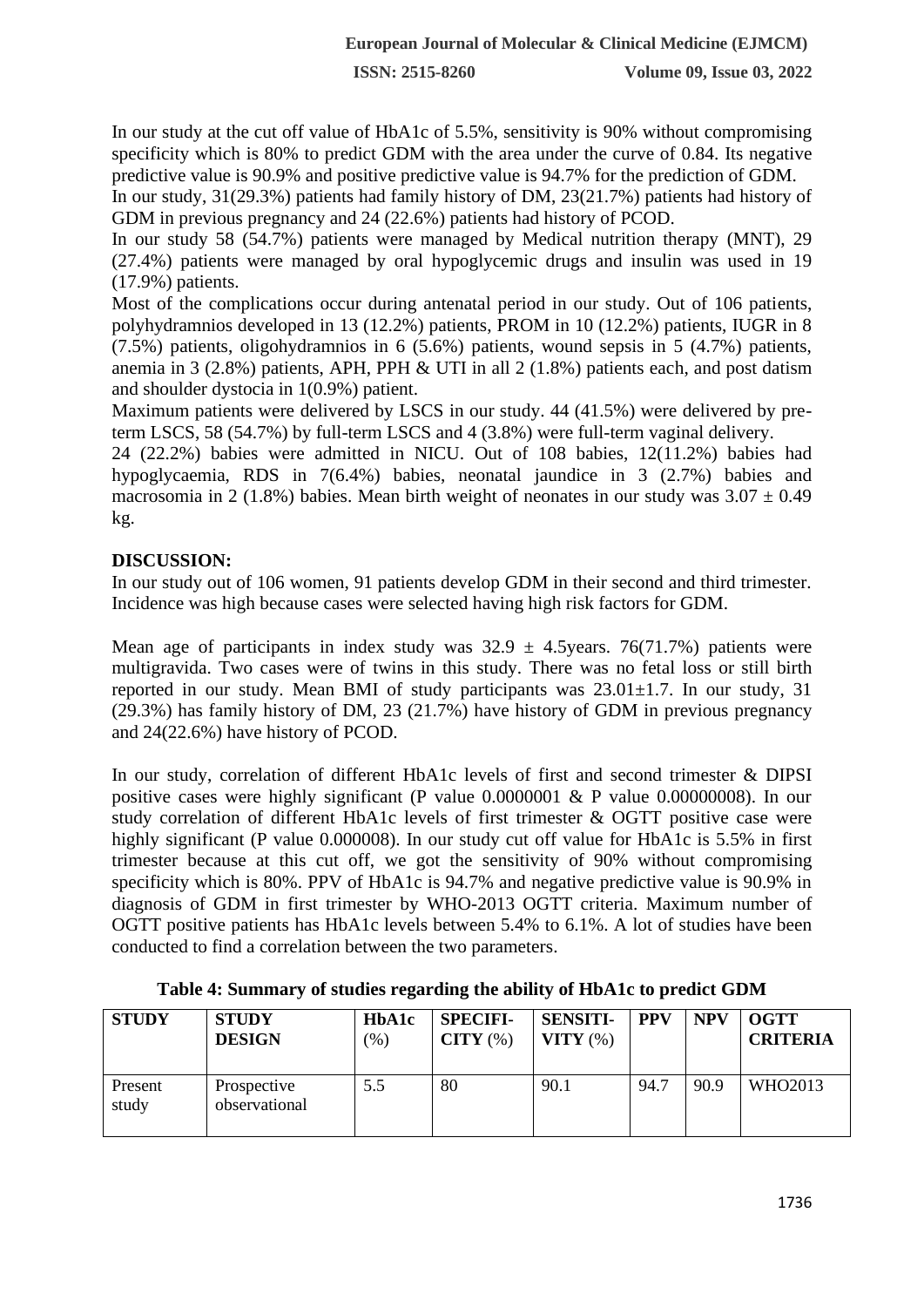**ISSN: 2515-8260 Volume 09, Issue 03, 2022**

| Sujithra Det<br>$al(2018)^{(7)}$                       | Prospective                  | $\geq 5.7$       | 93.2  | 70.4  | 79.2 | 89.5<br>$\overline{4}$ | IADPSG/<br>WHO2013                                  |
|--------------------------------------------------------|------------------------------|------------------|-------|-------|------|------------------------|-----------------------------------------------------|
| Shashikala<br>et<br>$al(2020)^{(8)}$                   | Prospective<br>observational | 5.55             | 83.6  | 55.7  | 41.5 | 83.7                   | <b>IADPSG</b>                                       |
| Poo $ZX$ et<br>$al(2019)^{(9)}$                        | Pilot                        | 5.2              | 72    | 82    | 27   | 97                     |                                                     |
| Arbib N et<br>$al(2019)^{(10)}$                        | Retrospective                | 5.45             | 69    | 83.3  | 53   | 90.8                   |                                                     |
| Jianbin Sun<br>et<br>$al(2021)^{(11)}$                 | Prospective Cohort           | >5.3             | 89.67 | 33.33 |      |                        | <b>IADPSG</b>                                       |
| Benaiges D<br>et<br>$al(2017)^{(12)}$                  | Prospective<br>observation   | 5.6              | 89.3  | 32.9  | 31.6 |                        |                                                     |
| Renz PB et<br>$al(2015)^{(13)}$                        | Prospective<br>observational | $\overline{5.5}$ | 82.9  | 50.6  |      |                        | <b>WHO</b><br>1999<br>ADA/<br><b>OR</b><br>WHO 2013 |
| Khalafallah<br>$\mathbf{A}$<br>et<br>$al(2016)^{(14)}$ | Prospective<br>Cohort        | 5.4              | 95.4  | 26.5  | 41.9 | 91.2                   | <b>IADPSG</b>                                       |
| Wu K<br>et<br>$al(2018)^{(15)}$                        | Cohort                       | 5.55             | 99.8  | 4.7   | 83.3 | 85                     | <b>IADPSG</b>                                       |
| Rajput R et<br>$al(2012)^{(16)}$                       | Prospective<br>observational | $\geq 5.4$       | 85.7  | 61.1  |      |                        | <b>ADA</b>                                          |
| Shrivastava<br>N<br>et<br>$al(2019)^{(17)}$            | Cross sectional              | 5.5              | 84.9  | 98.6  |      |                        | <b>ADIPS</b>                                        |
| Sevket O et<br>$al(2014)^{(18)}$                       | Prospective<br>observational | $\geq 5.2$       | 67.48 | 64.15 |      |                        | <b>IADPSG</b>                                       |

Sujithra D et al study  $(2018)^{(7)}$  with HbA1c ≥5.7, sensitivity was 70.4%, specificity was 93.2%, PPV was 79.2%, NPV was 89.5% for first trimester before 12 weeks. This study concluded that women with higher HbA1c  $(\geq 5.7)$  were more likely to develop GDM than those women with lower HbA1c ( $\leq$ 5.7). This study stated that HbA1c can be used as early as 12 weeks for predictor of GDM.

Shashikala et al  $(2020)^{(8)}$  study concluded that in early pregnancy HbA1c can be used as screening tool.HbA1c > 5.5% warrants an early OGTT for diagnosis and treatment of GDM. HbA1c>5.15% with 80% sensitivity would call for vigilance and repeat OGTT at 24 weeks and 34 weeks. With>5.55% HbA1c, specificity was 83.6% and PPV was 41.5% and NPV of 83.7%. The mean HbA1c of GDM positive cases was  $5.68 \pm 0.69\%$  while  $5.25 \pm 0.38\%$  with p-value <0.001.

Poo ZX et al  $(2019)^{(9)}$  pilot study demonstrated that a first trimester HbA1c of 5.2% (33) mmol/mol) had a sensitivity of 82.4% and a specificity of 71.6%, NPV of 96.9% and PPV of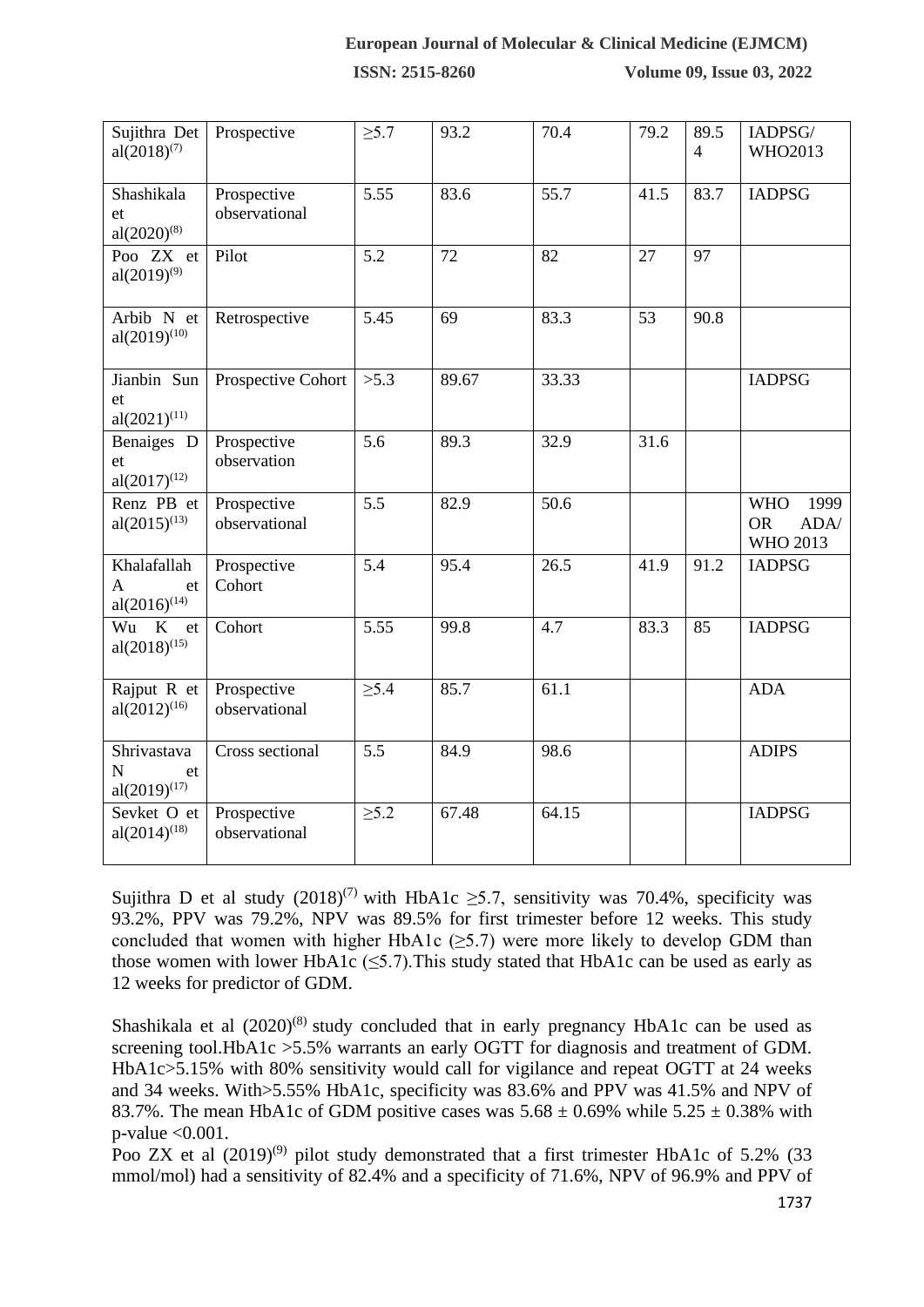27.2% for the prediction of GDM among Singaporean women. They concluded that if first trimester HbA1c is  $\leq 5.2\%$ , then there is no need to do screening in second trimester in lowrisk Singaporean women while those with  $HbA1c \geq 5.2\%$  would need a further confirmatory OGTT between 24 and 28 weeks of gestation.

Arbib N et al  $(2019)^{(10)}$  retrospectively analyzed the first trimester HbA1c of 142 women who delivered in tertiary medical centre in Petach Tikva, Israel. They concluded that HbA1c  $\geq$ 5.45% predicted gestational diabetes with 83.3% sensitivity, 69% specificity with PPV 53% and NPV 90.8%.

Jinabin Sun et al  $(2021)^{(11)}$  study, HbA1c levels in the first trimester were significantly higher in the GDM group. The positive likelihood ratio was the highest at HbA1c 5.9% with sensitivity 2.78 % and specificity was 99.83%.The risk of GDM was significantly increased in pregnant women with first-trimester HbA1c levels  $>5.9\%$  and lowest at  $<4.4\%$ HbA1c.They advised lifestyle modifications as early as possible in women with HbA1c >5.9% in first trimester to decrease adverse pregnancy outcomes.

Renz PB et al  $(2015)^{(13)}$ , analyzed that the at the cut off value of HbA1c 5.8% the sensitivity and specificity of HbA1c as a predicting marker for GDM is 26.4% and 94.9% respectively. He concluded that different HbA1c cutoff points in combination with the screening test may be used as a diagnostic tool for GDM.

Khalafallah A et al  $(2016)^{(14)}$  found that with the HbA1c cut off  $\geq 5.4\%$  in third trimester can be used as a predictor of GDM. At this cut off value of HbA1c the sensitivity and specificity were 27% and 95% respectively and NPV was 91%. They concluded that high NPV makes it a useful screening test and to reduce burden of testing.

Wu K et al  $(2018)^{(15)}$ , carried out a prospective study on 690 women. At HbA1c cut off  $\geq$ 5.2% combined with haematocrit to diagnose GDM shows specificity of 96.6%, sensitivity of 13.3%, PPV of 50% and NPV of 81.6%. The area under the curve for GDM detection using HbA1c alone was 0.563 and increased to 0.640 after combining HbA1c and hematocrit. They concluded that hematocrit combined with HbA1c shows a significant positive correlation with HOMA-IR.

Rajput R et al study  $(2012)^{(16)}$  showed that HbA1c of 5.45% had a higher sensitivity (85.7%) in detecting GDM but the specificity was low  $(61.1\%)$ . If HbA1c value of  $>5.95\%$  is used to diagnose GDM then it increased specificity to 97.2% but sensitivity was lowered to 28.6%. They stated that HbA1c cannot replace OGTT for diagnosis of GDM but it can be used in combination with OGTT to obviate the need of OGTT in large number of pregnant women which is more cumbersome, time consuming and shows intra individual variation.

Shrivastava N et al study  $(2019)^{(17)}$  showed that at 24-28 weeks a cut off value of HbA1c was 5.5%, the specificity was 84.9% and the sensitivity was 98.6% in predicting GDM. The range of HbA1c in DIPSI positive patients was 5.5% to 6%. This study concluded that HbA1c can be used as predictor for GDM, but further confirmation can be done by a study with large sample size. The cutoff value is similar to our study but this value is for second trimester in comparison to our study in which we have taken HbA1c cut off value for diagnosing GDM in first trimester.

Sevket O et al study(2014)<sup>(18)</sup>, showed HbA1c  $\geq$ 5.2% had sensitivity of 64.15% and specificity of 67.48% in diagnosing GDM, and a positive predictive value of 26.77%.They concluded that HbA1c is not suitable to use alone for the diagnosis of GDM.

### **CONCLUSION**

In this study at first trimester HbA1c value 5.5% shows specificity of 80% and sensitivity of 90% with negative predictive value of 90.9% and PPV value of 94.7% in diagnosis of GDM with WHO 2013 criteria. The sensitivity and PPV of HbA1c at 5.5% for GDM was high. On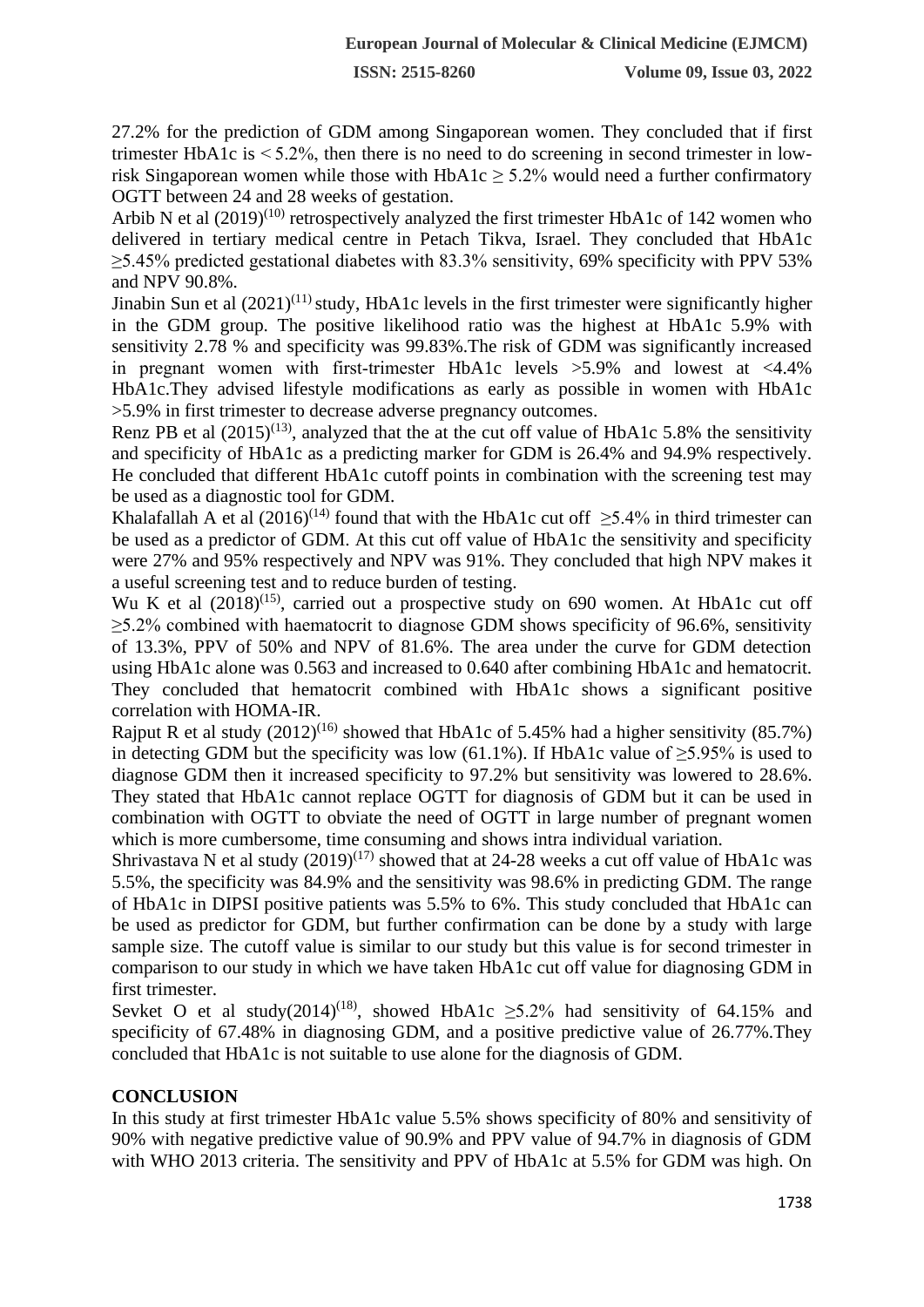the basis of above observation, our study supports that first trimester HbA1c can be employed as a predictive biomarker for GDM.

The risk of developing GDM was significantly increased in women with first trimester HbA1c >5.5% in our study. Pregnant women with normal DIPSI but HbA1c ≥5.5% would need OGTT in second trimester between 24-28 weeks to confirm GDM. Women with higher HbA1c can benefit from interventions like appropriate diet and lifestyle modification early in pregnancy. This helps in preventing long term sequelae of GDM and adverse pregnancy as well as perinatal outcomes.

Limitation of our study was that samples were selected from high-risk group for GDM which reduced the generalizability of the study. The cost factor is a significant hurdle in Indian settings as HbA1c is expensive than glucose-based tests. HbA1c alone cannot replace OGTT as confirmatory test to diagnose GDM due to low specificity.

A multicentric study involving stratified sampling can be recommended to determine a cut off value of HbA1c to exclude GDM.

**Funding**: No funding sources

**Conflict of interest**: None declared

**Ethical approval:** The study was approved by the Institutional Ethics Committee

**Acknowledgements:** We express our deep gratitude to our Head of department Professor Dr. Arun Gupta , GMCH Udaipur for his guidance and support .

Guarantor: Dr. Anupama Hada

# **REFERENCES**

- 1. American Diabetes Association. Gestational Diabetes Mellitus. Diabetes Care. 2002;25(suppl 1):s94-s96.
- 2. Meltzer SJ, Snyder J, Penrod JR, Nudi M, Morin L. Gestational diabetes mellitus screening and diagnosis:a prospective randomized controlled trial comparing costs of one‐step and two‐step methods. BJOG: An International Journal of Obstetrics & Gynaecology.2010 Mar;117(4):407-15.
- 3. Agarwal S, Gupta AN. Gestational diabetes. The Journal of the Association of Physicians of India. 1982Apr;30(4):203-5.
- 4. Diagnosis & Management of Gestational Diabetes Mellitus, Technical and Operational Guidelines: MATERNAL DIVISON MoHFW GOI. FEB 2018. Available at: [https://nhm.gov.in/New\\_Updates\\_2018/NHM\\_Components/RMNCH\\_MH\\_Guidelines/](https://nhm.gov.in/New_Updates_2018/NHM_Components/RMNCH_MH_Guidelines/Gestational-Diabetes-Mellitus.pdf) [Gestational-Diabetes-Mellitus.pdf.](https://nhm.gov.in/New_Updates_2018/NHM_Components/RMNCH_MH_Guidelines/Gestational-Diabetes-Mellitus.pdf)
- 5. Benaiges D, Flores-Le Roux JA, Marcelo I, Mañé L, Rodríguez M, Navarro X, Chillarón JJ, Llauradó G, Gortazar L, Pedro-Botet J, Payà A. Is first-trimester HbA1c useful in the diagnosis of gestational diabetes?. Diabetes research and clinical practice. 2017 Nov 1; 133:85-91.
- 6. American Diabetes Association. International Expert Committee report on the role of the A1C assay in the diagnosis of diabetes. Diabetes Care. 2009;32(7):1327-34.
- 7. Sujithra D, Mukherjee S, Sudha S. Glycated hemoglobin in early pregnancy as apredictor of gestational diabetes mellitus. Ind J Obstet Gynecol Res. 2018;5(3):327- 330.
- 8. Shashikala K Bhat, Jyoti M Bali, Shashikiran Umakanth, Asha Kamath, SahanaShetty (2020). Glycosylated Hemoglobin in Early Pregnancy as a Marker to Predict Gestational Diabetes Mellitus–A Prospective Cohort Study.Indian Journal of Public Health Research & Development, 11(7), 799-805.<https://doi.org/10.37506/ijphrd.v11i7.10185>